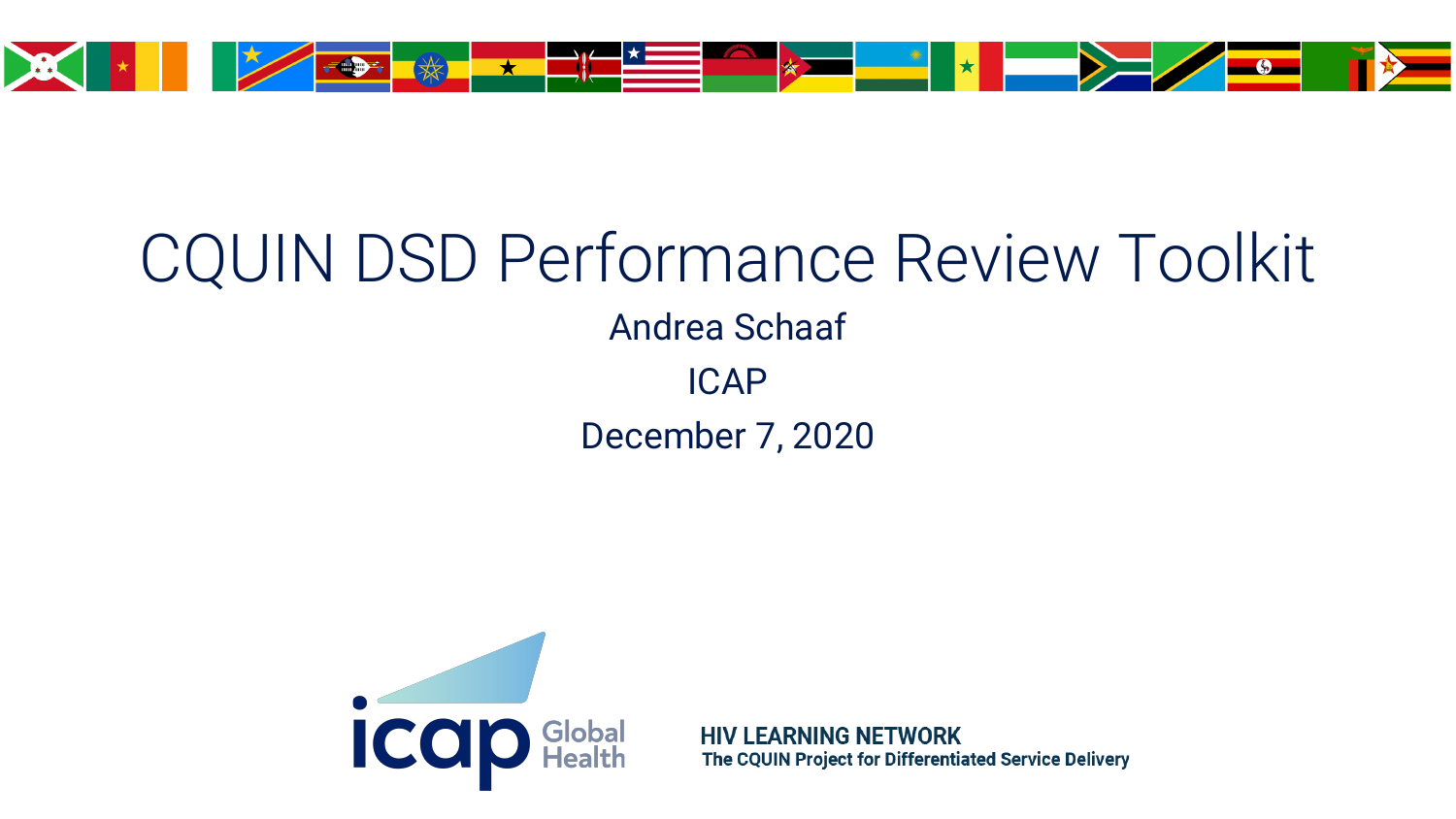# **Outline**

- Introduction to DSD Performance Reviews (DPR)
- Rationale for the CQUIN DPR Toolkit
- Contents and Features of the Toolkit
- Implementing a DPR Using the Toolkit: Methodology Comparison
- Summary
- Next Steps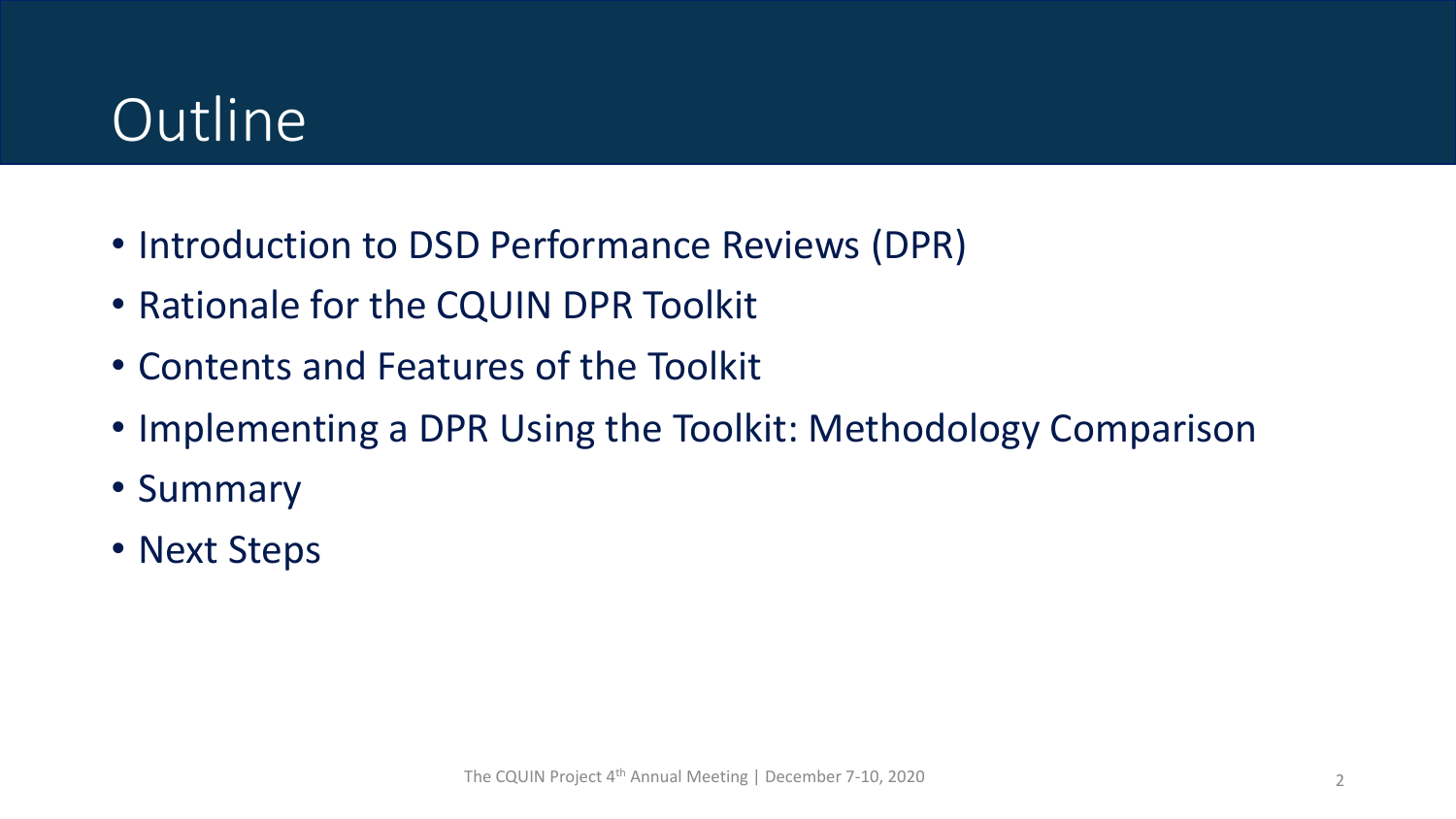### Introduction to DSD Performance Reviews I

#### **Rationale for conducting DPRs:**

- CQUIN network countries have made great progress in scaling up DSD
- Limited availability of DSD data from routine reporting is a common challenge faced by ministries of health (MOH)
- Modifying existing M&E systems to collect data on DSD is a major undertaking and progress can be slow
- Data on DSD is in high demand by ministries for monitoring of program implementation and program quality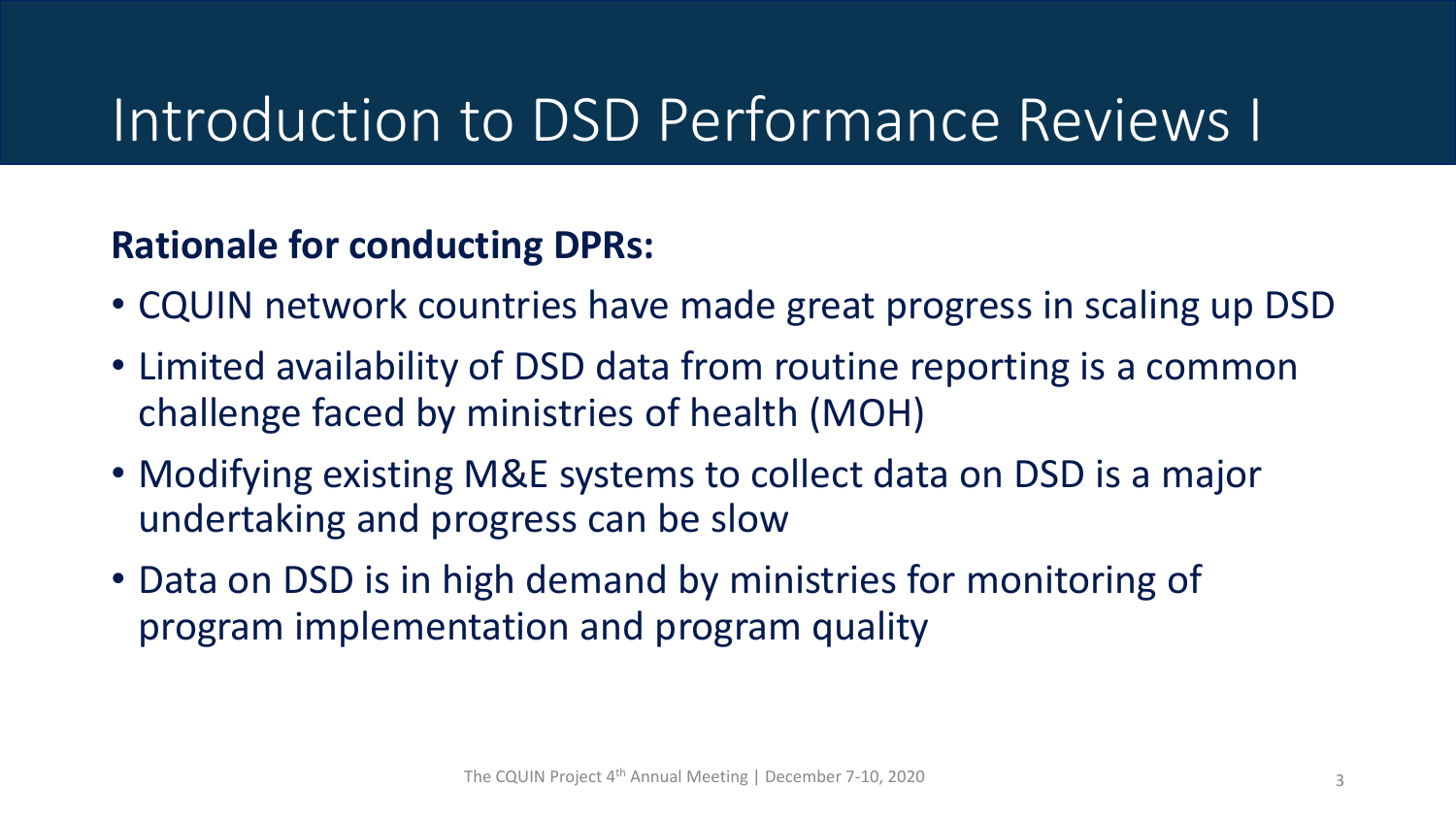# Introduction to DSD Performance Reviews II

#### **Characteristics of the CQUIN DPR model:**

- Cooperative approach
- Focused on defined geographic area
- Specialized data collection tool
- Abstraction of facility-held data
- Feedback of results to facility level
- Dissemination workshop to share lessons and best practices
- Development of action plans to address gaps



**IDENTIFY PRIORITY** 

**IGAGE STAKEHOLDERS** 

**DETERMINE SAMPLE &**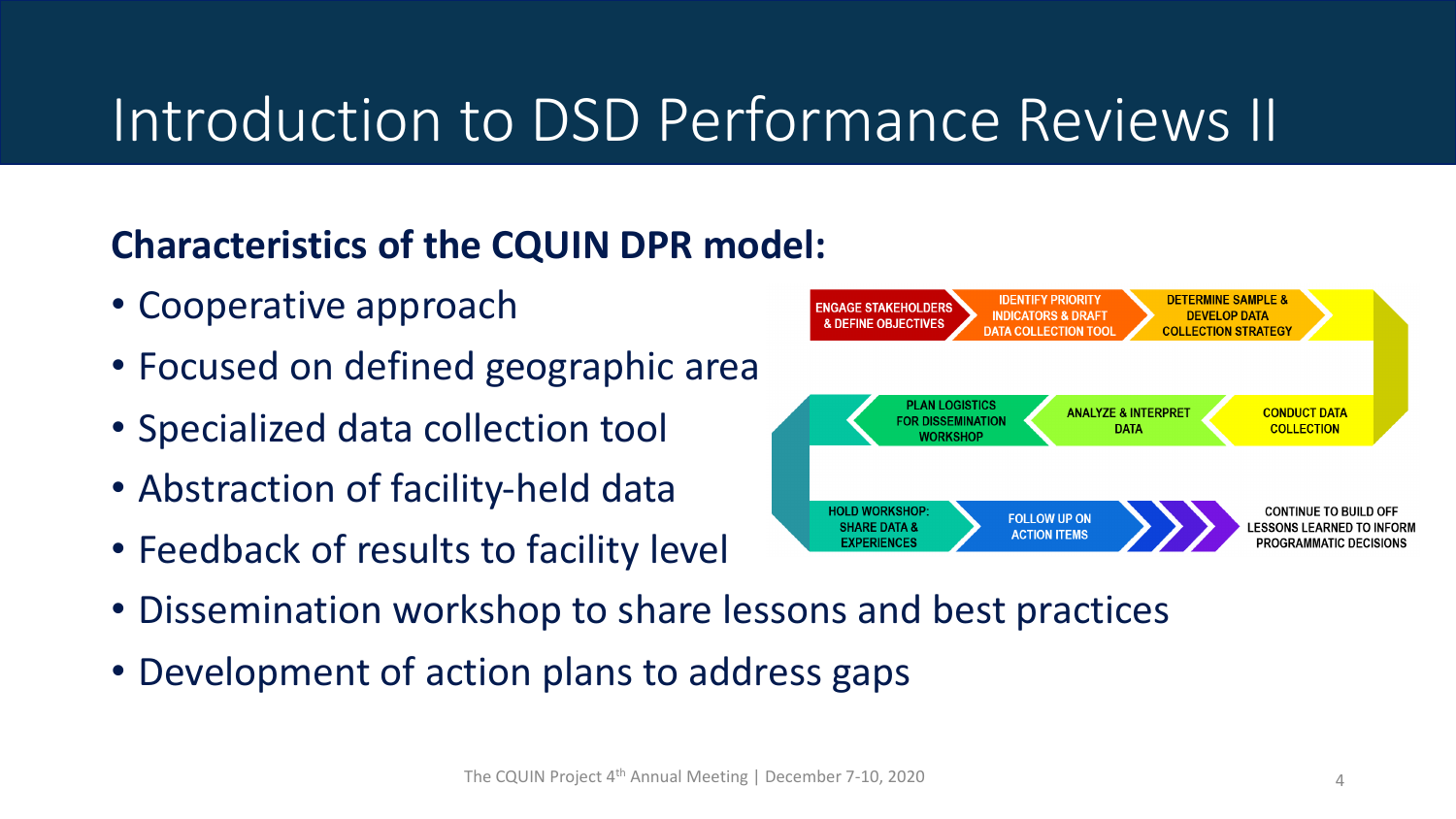# Rationale for the CQUIN DPR Toolkit

- Promote the use of DPRs as opportunities for experience-sharing not just a data review
- Share processes and materials with a wide audience
	- Recommendations from the CQUIN M&E Community of Practice
	- Learnings and best practices from CQUIN-supported DPRs in Zimbabwe, Uganda, and Côte d'Ivoire
	- Tools and templates
- Provide flexible, customizable guidance that can be used by MOH or implementing partners
- Standardize practices for CQUIN-supported DPRs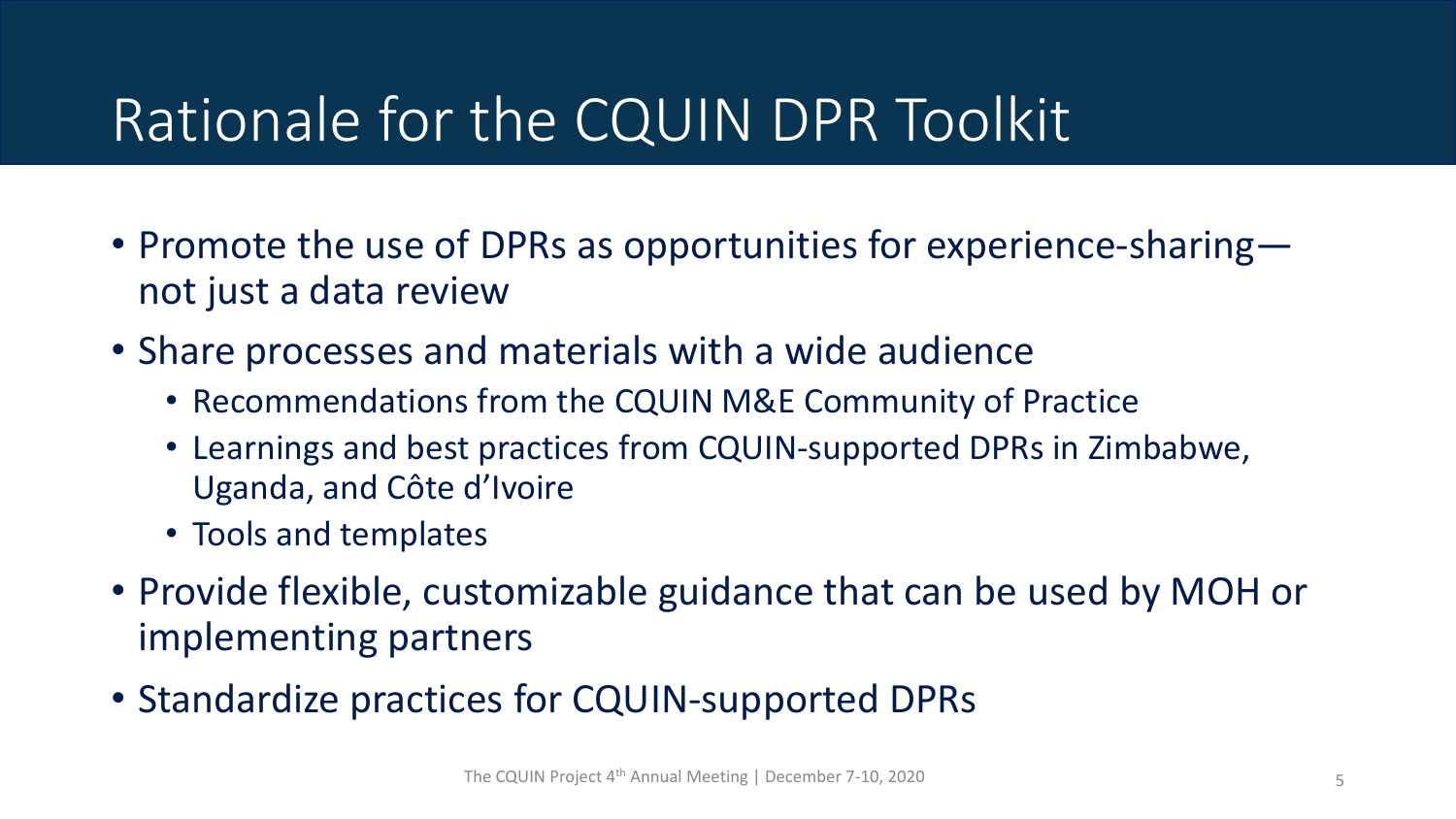### Contents and Features of the Toolkit

- Toolkit is organized into phases of implementation, from initial planning to following up on action plans
- Each phase includes step-by-step process outline
- Includes objectives and outputs for each phase
- Roles and responsibilities are clearly defined
- Highlights examples, lessons learned, recommendations from countries that have implemented DPRs
- Appendices include PowerPoint guidance on DPRs, complementary CQUIN tools, and templates for customization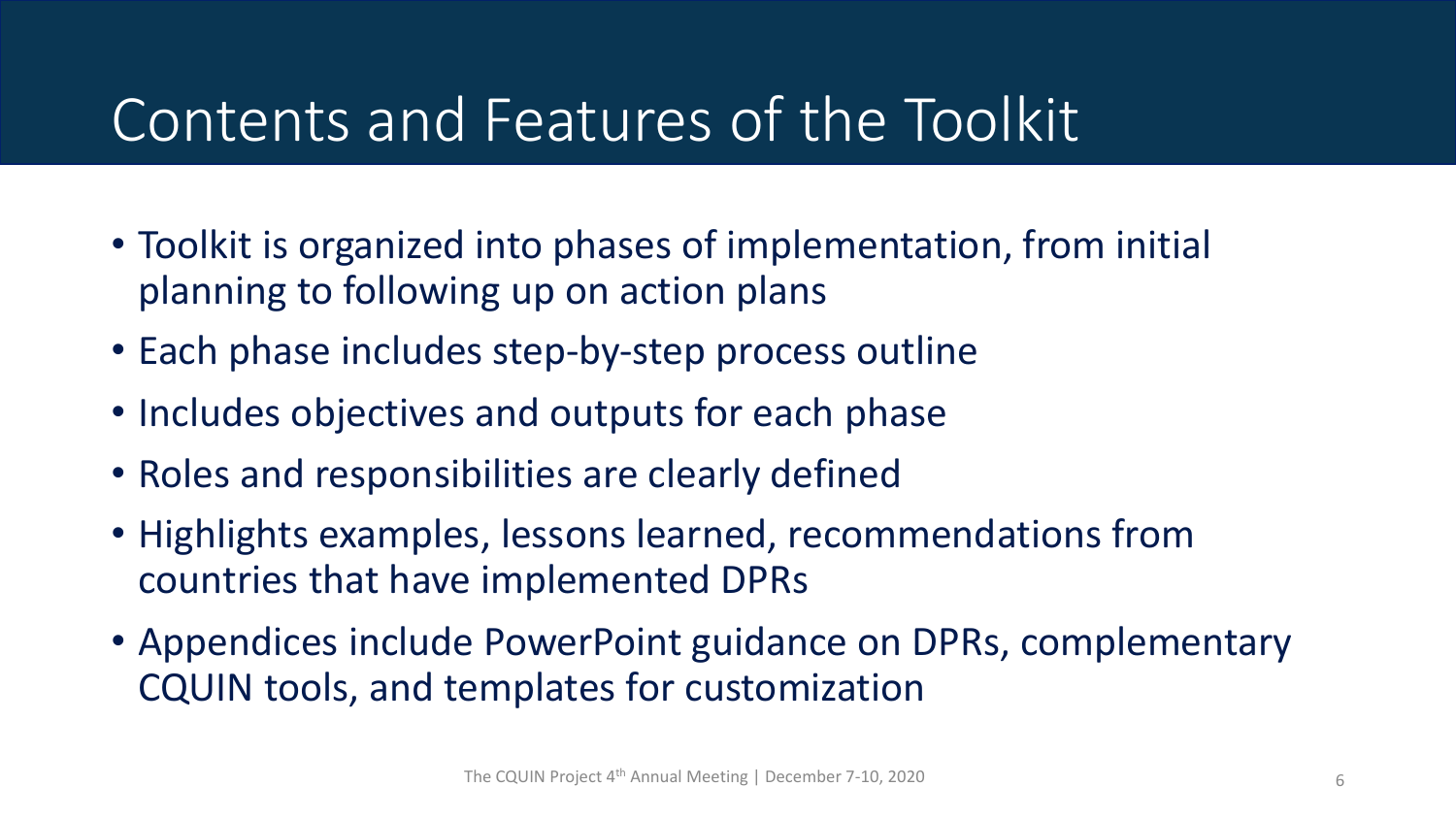## Implementing a DPR Using the Toolkit

#### Methodology Comparison: 2020 DPRs

|                               | <b>Uganda</b>                                                                                                                                                                                                | Côte d'Ivoire                                                                                                                                      |
|-------------------------------|--------------------------------------------------------------------------------------------------------------------------------------------------------------------------------------------------------------|----------------------------------------------------------------------------------------------------------------------------------------------------|
| Geographic area               | 2 regions (of 14 total in Uganda)                                                                                                                                                                            | 13 health regions (of 33 total in CI)                                                                                                              |
| <b>Health facility sample</b> | 55 facilities                                                                                                                                                                                                | 40 facilities from districts with DSD Focal Point                                                                                                  |
| <b>Patient cohorts</b>        | ART cohorts: 12, 24 and 36 months                                                                                                                                                                            | ART cohorts: 12, 24, and 36 months                                                                                                                 |
| Sample size                   | # patients on ART (National): 1,267,450<br># patients on ART at 55 selected sites: 71,920 (6%)<br># patients in the selected 3 cohorts: 11,410 (16%)                                                         | # patients on ART (National): 272,241<br># patients on ART at 40 selected sites: 26,783 (10%)<br># patients in the selected 3 cohorts: 6,889 (26%) |
| Data abstraction              | Excel                                                                                                                                                                                                        | Excel                                                                                                                                              |
| Data collectors               | <b>DSD District Mentors</b>                                                                                                                                                                                  | Districts DSD FPs and districts M&E staff                                                                                                          |
| Data source                   | ART register, HIV care/ART card (Paper or Electronic)                                                                                                                                                        | Patient files (paper or electronic), Viral load register, DSD<br>register, Pharmacy Register                                                       |
| <b>Priority Analyses</b>      | Modified HIV care cascade, Model mix, Categorization<br>time, Fidelity of categorization, Fidelity of enrollment,<br>Patient outcomes, Frequency of clinical visits and ART<br>pickups, Calendar year trends | Modified HIV care cascade, Model mix, Fidelity of<br>enrollment, Model switch, Patient outcomes, Frequency<br>of clinical visits and ART pickups   |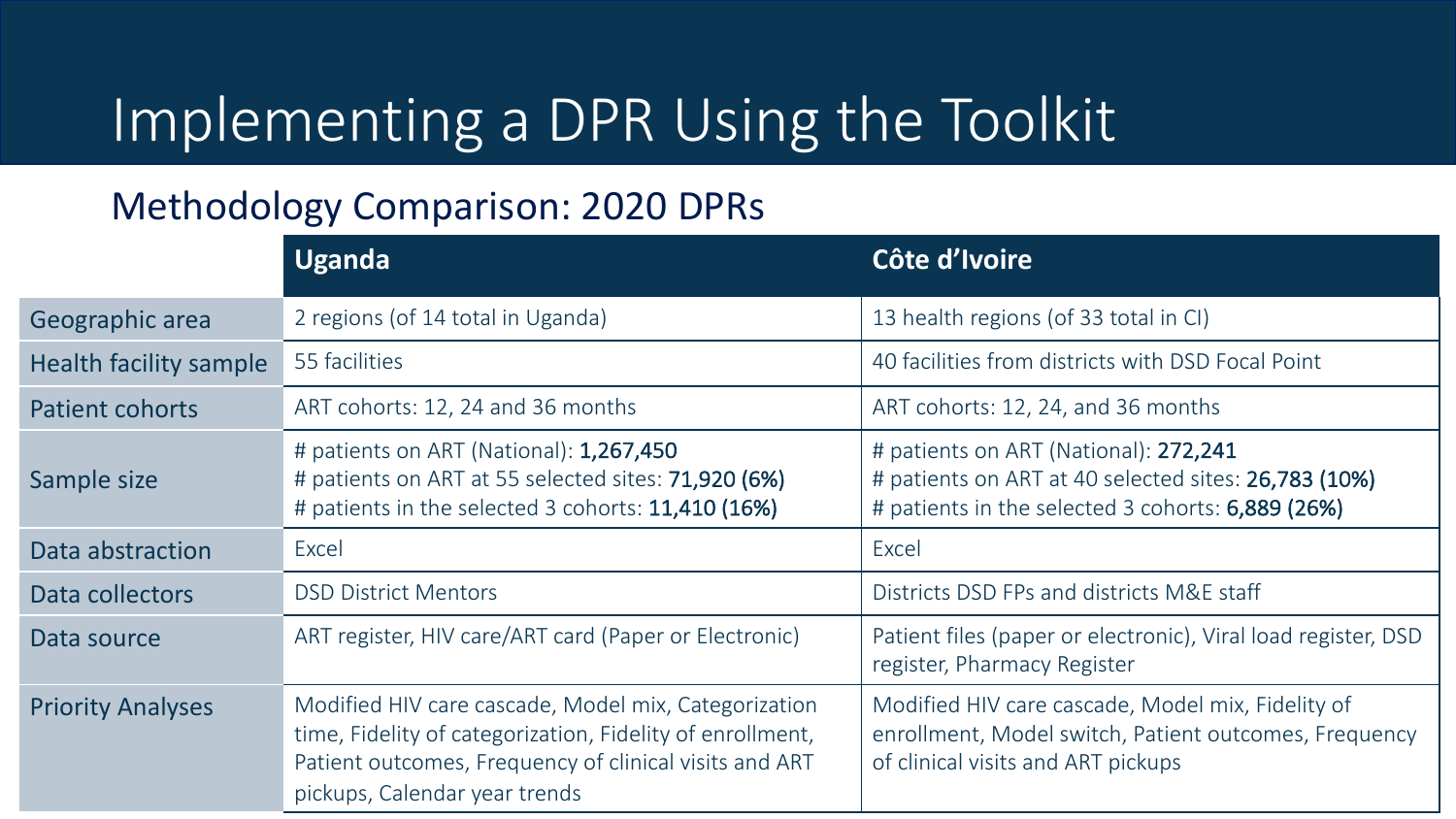## Summary

- DSD performance reviews can fill a gap in accessing data while M&E systems are being upgraded
- DPRs provide benefit of experience-sharing and review of data valuable even when routine DSD data are available
- CQUIN DSD Performance Review Toolkit is a flexible and adaptable guide to implementing DPRs